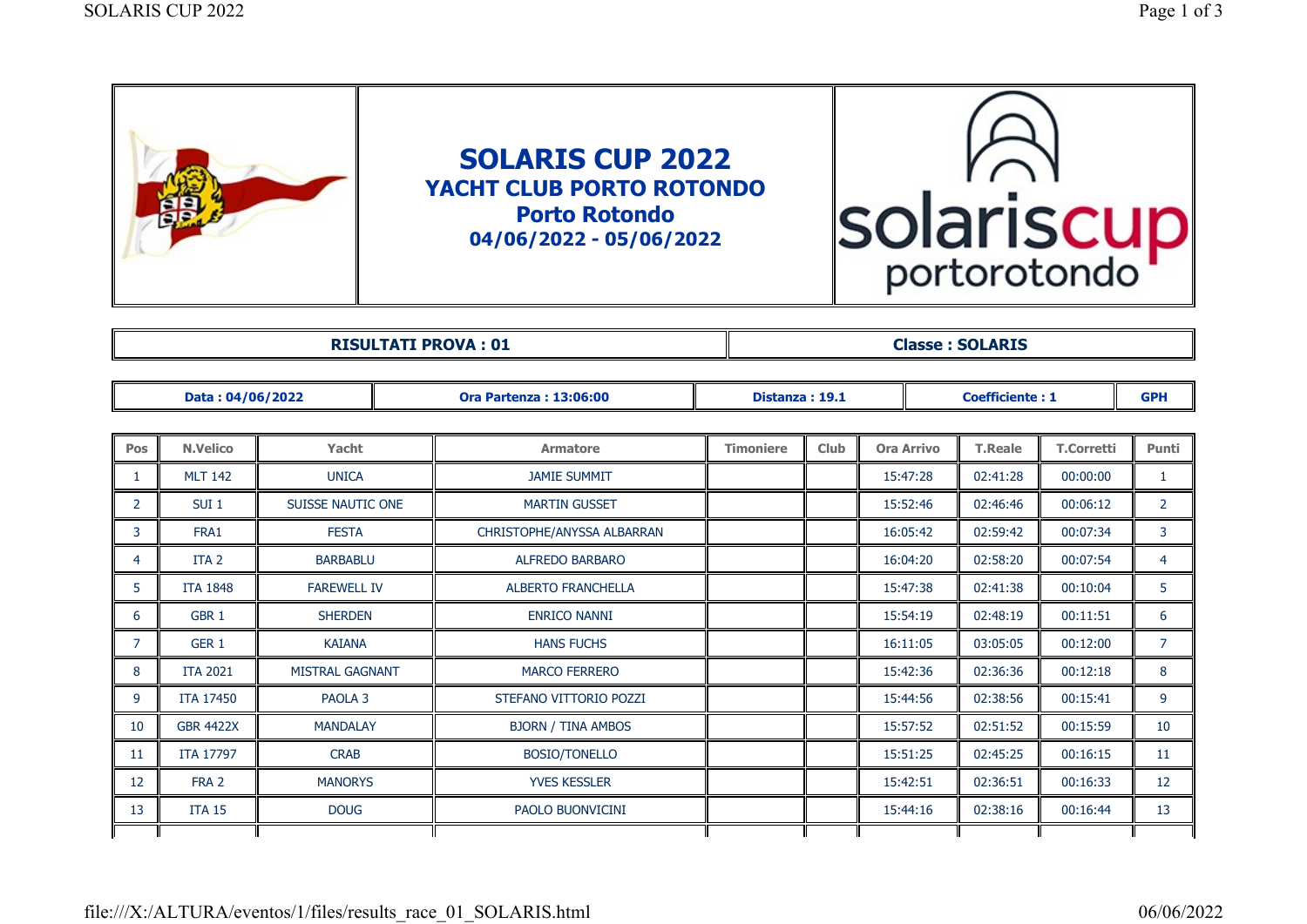| 14 | <b>ITA 17794</b> | MATITU'             | <b>GIOVANNI MANNI</b>              |  | 15:49:45 | 02:43:45 | 00:16:48 | 14   |
|----|------------------|---------------------|------------------------------------|--|----------|----------|----------|------|
| 15 | ITA <sub>4</sub> | <b>GAIA</b>         | <b>ANGELO SACCA</b>                |  | 15:57:59 | 02:51:59 | 00:17:01 | 15   |
| 16 | AUT <sub>1</sub> | <b>SURPRISE</b>     | <b>ROBERT SCHWARZ</b>              |  | 15:48:46 | 02:42:46 | 00:17:15 | 16   |
| 17 | GER <sub>2</sub> | <b>BELLINI</b>      | <b>STEFAN SCHERF</b>               |  | 15:54:53 | 02:48:53 | 00:17:59 | 17   |
| 18 | MLT <sub>2</sub> | FLY ON ZERO         | <b>OLIVER HERKOMMER</b>            |  | 15:50:58 | 02:44:58 | 00:19:54 | 18   |
| 19 | <b>ITA 10</b>    | <b>NEW NAKA ONE</b> | PAOLO OLIGERI                      |  | 15:53:07 | 02:47:07 | 00:19:55 | 19   |
| 20 | <b>ITA 17667</b> | <b>ZAMPA CORTA</b>  | <b>SERGIO CORRIAS</b>              |  | 15:58:52 | 02:52:52 | 00:20:29 | 20   |
| 21 | <b>GER 8354</b>  | AN ITALIAN AFFAIR   | <b>HANS PETER KIRSCHLER</b>        |  | 15:51:30 | 02:45:30 | 00:20:58 | 21   |
| 22 | ITA <sub>5</sub> | <b>SAPSAN</b>       | STEFANO RISTORI                    |  | 15:55:40 | 02:49:40 | 00:21:44 | 22   |
| 23 | <b>ITA 12</b>    | <b>ESCAPE 3</b>     | <b>JORG SENGER</b>                 |  | 15:46:31 | 02:40:31 | 00:21:49 | 23   |
| 24 | <b>FRA 53216</b> | <b>ORENA</b>        | LOUIS-MARIE BRIERRE                |  | 15:53:12 | 02:47:12 | 00:22:08 | 24   |
| 25 | <b>ITA 17805</b> | <b>ANGELA</b>       | MAURIZIO CORATI                    |  | 15:51:38 | 02:45:38 | 00:22:17 | 25   |
| 26 | <b>GER 8206</b>  | <b>SNOWWHITE</b>    | JORG OLAF ZIERON                   |  | 15:52:27 | 02:46:27 | 00:22:24 | 26   |
| 27 | <b>ITA 17835</b> | <b>STAMITZ</b>      | <b>ORIOL TINTORE</b>               |  | 15:56:16 | 02:50:16 | 00:22:56 | 27.5 |
| 27 | <b>ITA 283</b>   | <b>SUGAR 2</b>      | <b>TOMASO MANSUTTI</b>             |  | 15:50:22 | 02:44:22 | 00:22:56 | 27.5 |
| 29 | <b>ITA 13</b>    | LENTIGGINI AZZURRE  | <b>HANNO RENNER</b>                |  | 15:48:07 | 02:42:07 | 00:23:29 | 29   |
| 30 | GER <sub>5</sub> | <b>SOLEVENTO</b>    | THOMAS DRESSENDOEFER               |  | 15:54:55 | 02:48:55 | 00:23:32 | 30   |
| 31 | GBR <sub>2</sub> | INDIGO              | <b>SIMON TATE</b>                  |  | 15:58:07 | 02:52:07 | 00:23:57 | 31   |
| 32 | GER <sub>6</sub> | <b>ISABELLA</b>     | <b>FRANK LEEMHUIS</b>              |  | 15:45:33 | 02:39:33 | 00:24:30 | 32   |
| 33 | <b>CHI 2112</b>  | <b>STAY HIGH</b>    | RICARDO ESCOBAR                    |  | 15:53:19 | 02:47:19 | 00:25:21 | 33   |
| 34 | <b>SUI 4709</b>  | <b>MUGGI 4</b>      | <b>FRANK RAMSPERGER</b>            |  | 16:00:13 | 02:54:13 | 00:26:16 | 34   |
| 35 | ESP <sub>1</sub> | <b>LIANNE</b>       | <b>MARCOS FERNANDEZ FERMOSELLE</b> |  | 15:50:24 | 02:44:24 | 00:26:40 | 35   |
| 36 | <b>ITA 17708</b> | <b>MARIA SOFIA</b>  | <b>ERNESTO MORAGGI</b>             |  | 15:48:53 | 02:42:53 | 00:28:28 | 36   |
| 37 | GER <sub>3</sub> | <b>LUCIANA</b>      | MICHAEL MENDEN                     |  | 16:03:26 | 02:57:26 | 00:29:10 | 37   |
| 38 | <b>ITA 2995</b>  | <b>MABELLE</b>      | <b>UMBERTO MAGRINI</b>             |  | 16:04:55 | 02:58:55 | 00:30:08 | 38   |
| 39 | <b>SUI 4816</b>  | <b>VENICE</b>       | <b>MAXIMILJAN KRAUSS</b>           |  | 15:59:57 | 02:53:57 | 00:30:29 | 39   |
| 40 | GER <sub>4</sub> | <b>YASMINE</b>      | <b>RAINER GENSCHEL</b>             |  | 16:10:33 | 03:04:33 | 00:31:38 | 40   |